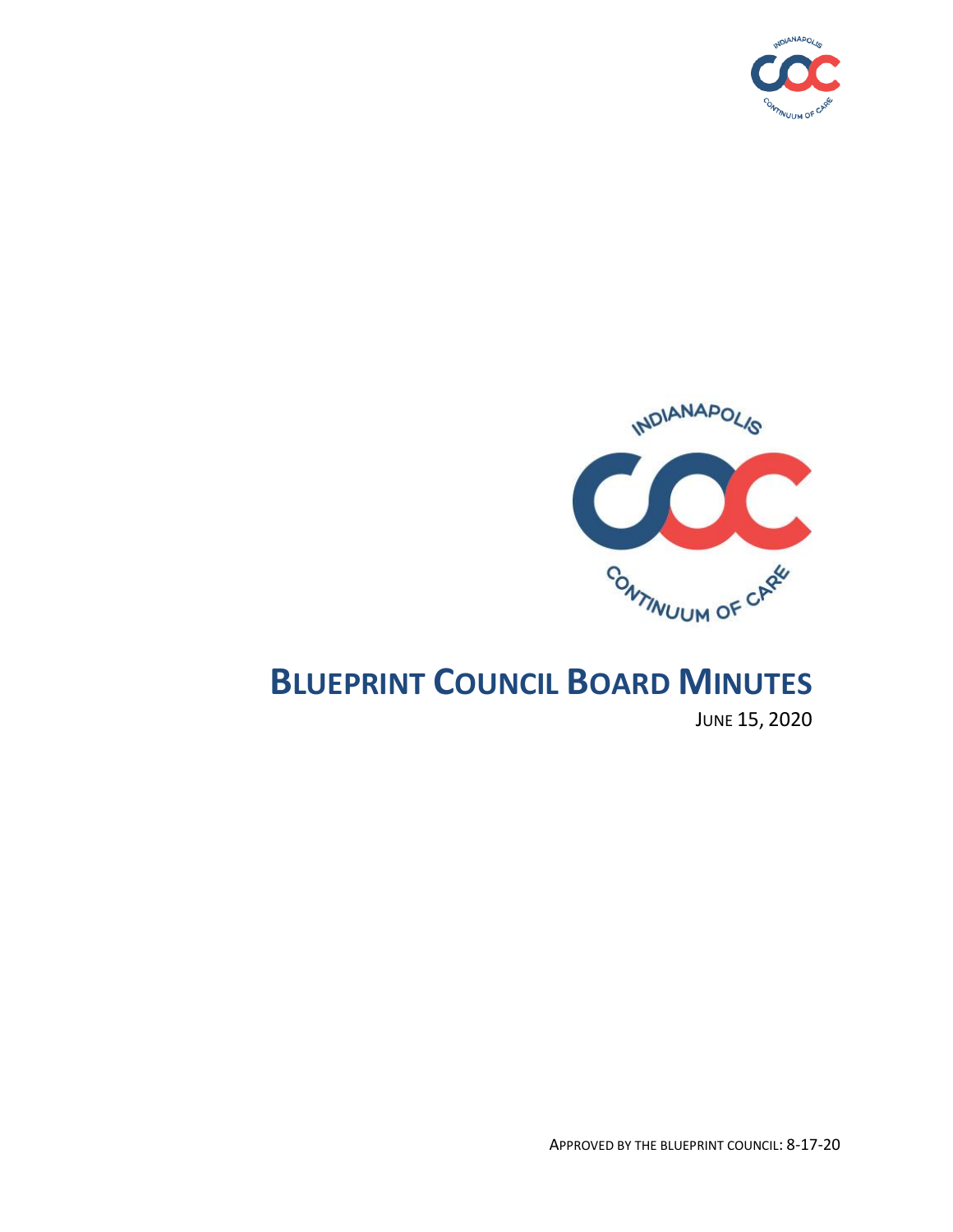

### **Members in Attendance:**

Jeff Bennett, Blueprint Council Chair, City of Indianapolis William Bumphus, Direct Service Provider (Crisis Response) Representative Dr. Virginia Caine, Vice Chair, Marion County Public Health Dept Pastor David Greene, Second Vice Chair, Purpose of Life Ministries John Hall, Indianapolis Housing Agency Ray Lay, Lived Experience Representative Emily Mack, City of Indianapolis- Department of Metropolitan Development Breanca Merritt, University/Research (IUPUI) Chris Ray, Dept of Veteran Affairs Kay Wiles, Direct Service Provider (Permanent Housing) Amanda Wilkerson, Lived Experience Representative Tamara Winfrey-Harris, Central Indiana Community Foundation

#### **Members Absent:**

Angela Carr Klitzsch, EmployIndy Sara VanSlambrook, United Way of Central Indiana

**CoC Leads Present:** Chelsea Haring-Cozzi (CHIP), Rodney Stockment (City of Indianapolis)

**Guests:** Danielle Bagg Wireman (CHIP- Coordinated Entry System), Amy Gibson (CHIP- Youth Homelessness Demonstration Prjoect), Mary Jones (United Way of Central Indiana), Rachael Sample (CHIP- Minutes)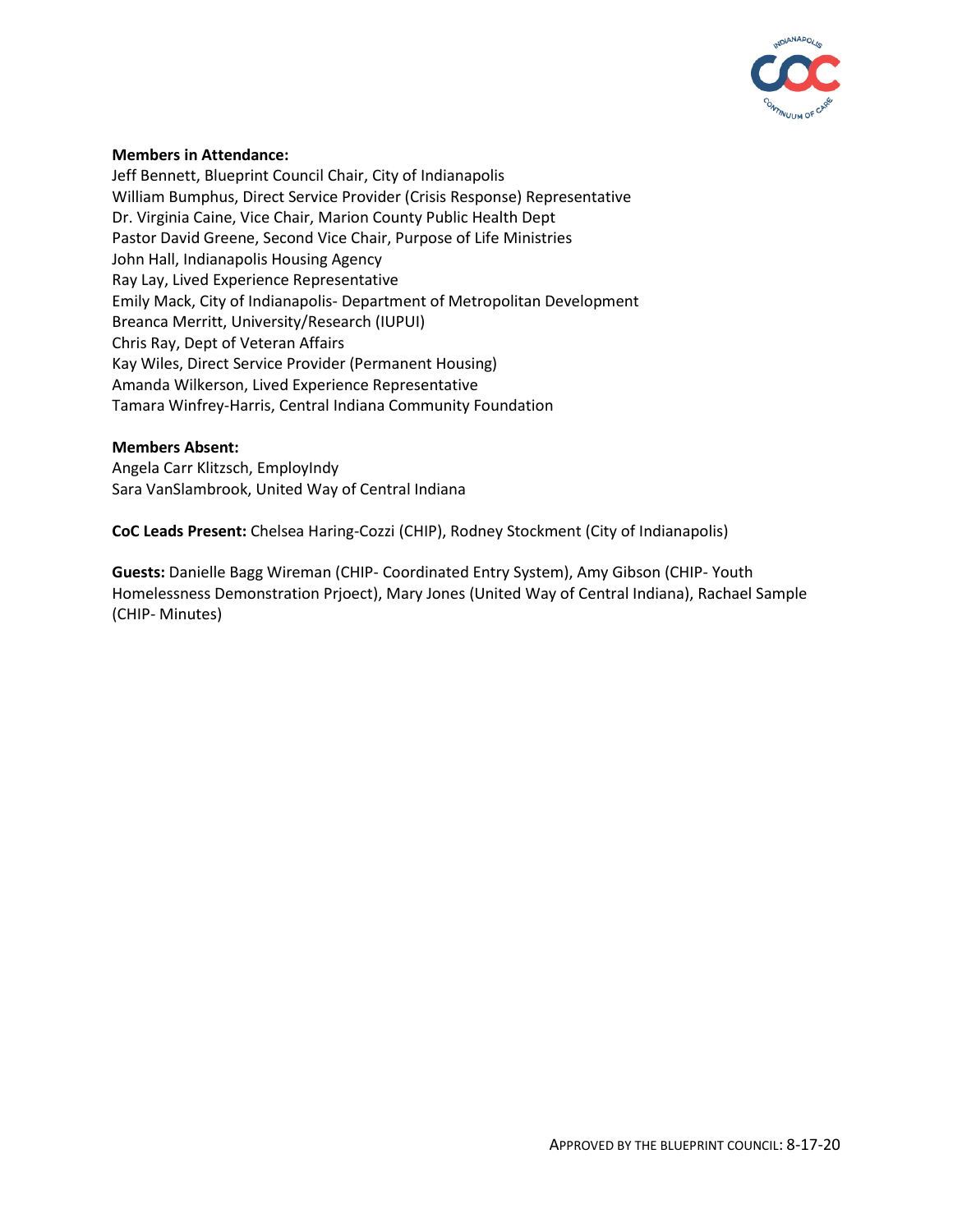

## **Jeff Bennett called the meeting to order at 3:33 PM via Zoom Conference and Webinar Service.**

#### **Chelsea Haring- Cozzi presented outstanding business items.**

- 1) Blueprint Council hosted on Zoom are recorded, and CHIP staff member is taking minutes.
- 2) Upcoming Blueprint Council Meetings:
	- a. August 17: Wheeler Mission, Shelter for Men (unless COVID-19 prevents in-person, and then we will be on Zoom)
	- b. October 19: VA (unless COVID-19 prevents, then Zoom)
	- c. December 12: location TBD (Chelsea will provide an update)
- 3) A full CoC meeting will be sometime in August/September, and will likely be a Zoom meeting.
- 4) Please join us on Thursday June 18 at 3 PM for a debrief call on the Coordinated Investment Plan and report.

# **Action Item 1: Youth Homelessness Demonstration Program (YHDP) Funding Recommendations (presented by Chelsea Haring-Cozzi and Amy Gibson)**

#### **Overview:**

Please note a full summary and description of the YHDP recommendations was provided to all Blueprint Council members in the Board Packet.

#### **Recommended Projects:**

The RFP workgroup is recommending the following projects be funded at the recommended funding levels indicated in Table 1 for a total of \$1.9 million in annual funding:

| <b>Project Type</b> | Organization(s)      | <b>Amount</b><br>Requested | Recommended<br>Amount | <b>Units or Young</b><br>People | <b>Recommendations</b>                                                                                                                                                                                                                                               |  |
|---------------------|----------------------|----------------------------|-----------------------|---------------------------------|----------------------------------------------------------------------------------------------------------------------------------------------------------------------------------------------------------------------------------------------------------------------|--|
|                     |                      |                            |                       |                                 |                                                                                                                                                                                                                                                                      |  |
| Diversion           | Outreach Inc.        | \$140,492                  | \$150,000             |                                 | Submitted two<br>separate projects<br>(one specific to<br>minors and one<br>specific for<br>pregnant/parenting<br>young adults.<br>Combining the<br>1.<br>projects and<br>serve all young<br>all people with<br>20% prioritized<br>for minors.<br>Amend budget<br>2. |  |
|                     |                      |                            |                       |                                 |                                                                                                                                                                                                                                                                      |  |
| <b>Host Homes</b>   | <b>Trinity Haven</b> | \$422,109                  | \$130,000             | 10 Host<br>homes                | Amend budget<br>1.                                                                                                                                                                                                                                                   |  |
|                     |                      |                            |                       |                                 |                                                                                                                                                                                                                                                                      |  |

# *Table 1: YHDP Project and Funding Recommendations*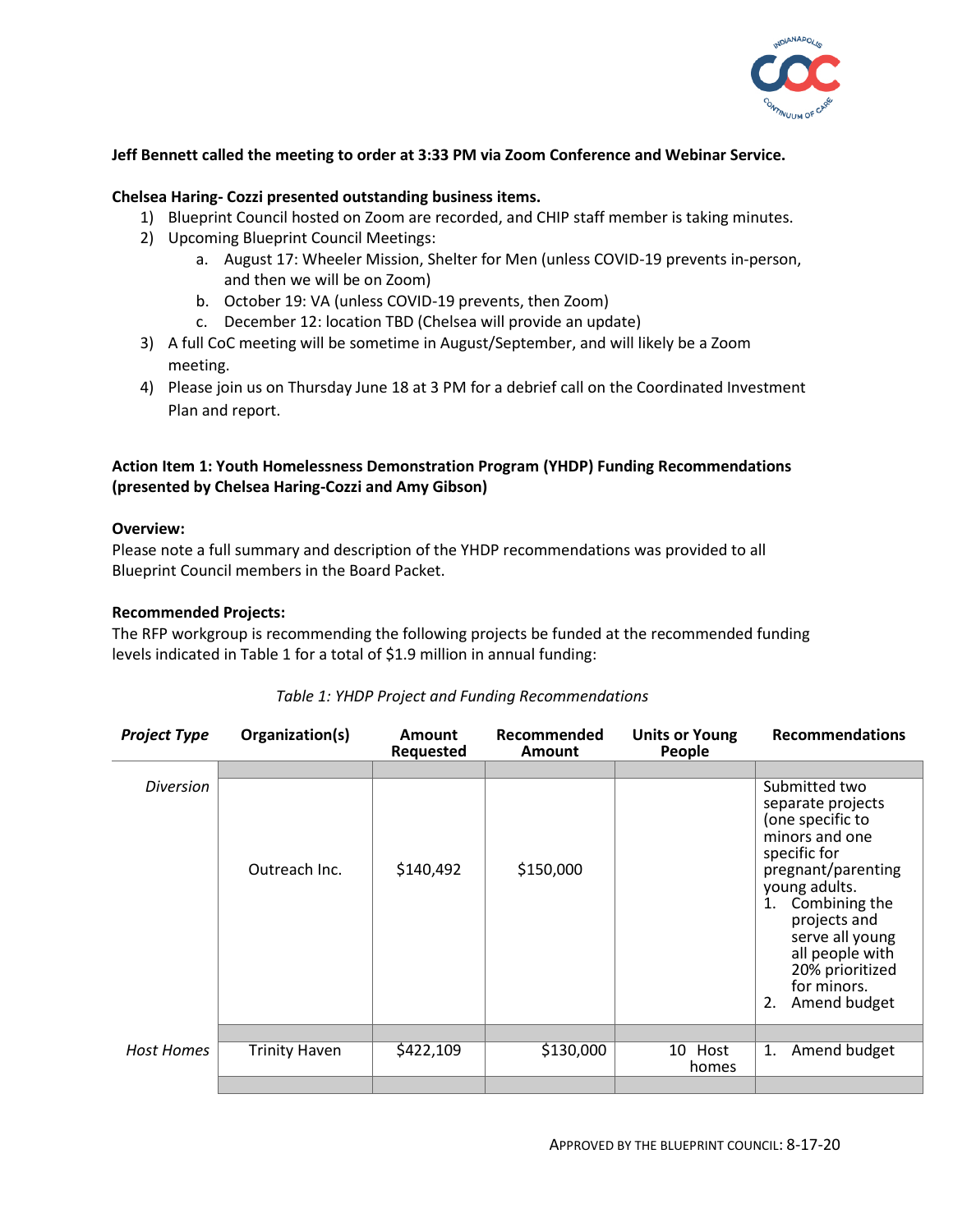

| TH – RRH             | <b>City of Indianapolis</b>        | \$515,668 | \$300,000 | <b>15 RRH units</b><br>8 TH units | 1.       | City will re-issue<br><b>RFP to meet this</b><br>need                                                                                    |  |  |
|----------------------|------------------------------------|-----------|-----------|-----------------------------------|----------|------------------------------------------------------------------------------------------------------------------------------------------|--|--|
|                      |                                    |           |           |                                   |          |                                                                                                                                          |  |  |
| <b>RRH</b>           | Project Prism (HIP<br>and IYG)     | \$948,933 | \$842,500 | 45 units                          | 1.<br>2. | Remove 2<br>outreach FTEs<br>from proposal<br>Amend budget                                                                               |  |  |
|                      |                                    |           |           |                                   |          |                                                                                                                                          |  |  |
| <b>RRH</b>           | Damien Center                      | \$597,313 | \$350,000 | 22 units                          | 1.<br>2. | Remove the 3<br>and 4 bedroom<br>units as these<br>would be difficult<br>for a young<br>person to afford<br>on their own<br>Amend budget |  |  |
|                      |                                    |           |           |                                   |          |                                                                                                                                          |  |  |
| System<br>Navigation | Adult & Child and<br>Outreach Inc. | \$184,132 | \$130,000 |                                   | 1.       | Remove 1 FTE to<br>align with the<br>Coordinated<br><b>Community Plan</b>                                                                |  |  |

*(Note: All projects are eligible for renewal under CoC NOFA, per YHDP HUD TA guidance)*

# **Blueprint Council Action:**

The Blueprint Council is being asked to approve the recommendations put forth by the YHDP RFP workgroup, as required by HUD for a July  $1<sup>st</sup>$ , 2020 submission deadline. Please note the recommendation for the TH-RRH funding is for the City to be the recipient in order to provide time for an RFP to be reissued because the selected applicant was not able to accommodate the budget changes requested by the RFP work group.

# **Discussion:**

Any conflicted agency representatives cannot vote. Kay Wiles informed the group that she is conflicted and will not be voting.

The RFP was sent out to our CoC community listserv (about 3,000 people) three times during the month of May. It was posted on CoC social media several times, and was announced in the weekly COVID-19 provider calls during the month of May (four total calls).

# **Vote:**

Jeff Bennett made a motion to approve the recommendations put forward by the RFP Work Group, and Tamara Winfrey-Harris seconded it.

The Council voted, and it was approved unanimously with Kay Wiles abstaining from voting.

# **Action Item 2: Coordinated Entry (CES) COVID-19 Prioritization Policy Addendum (Presented by Chelsea Haring-Cozzi and Danielle Bagg-Wireman)**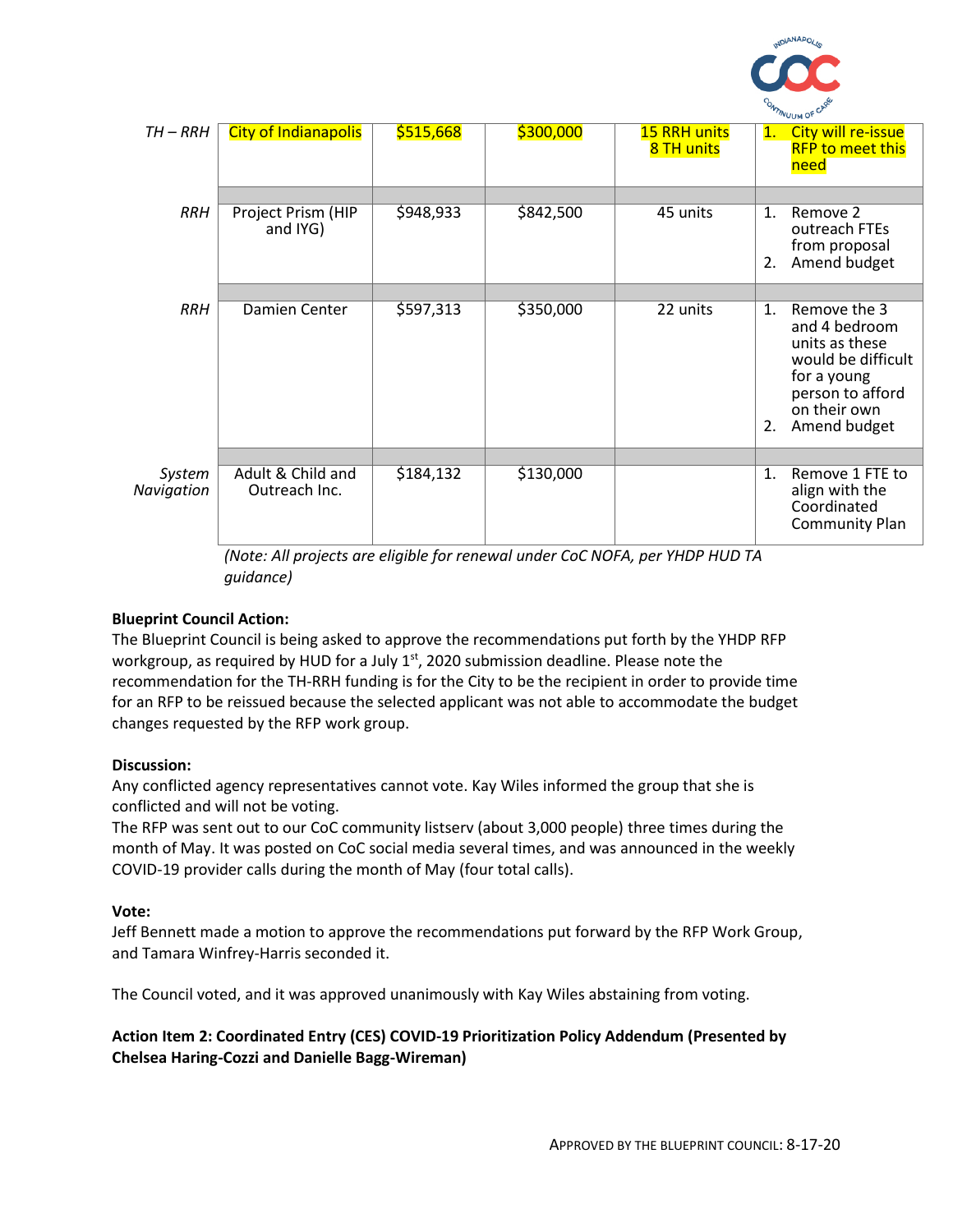

# **Overview:**

Please note a full summary and description of the CES COVID-19 Prioritization Policy Addendum recommendations was provided to all Blueprint Council members in the Board Packet.

# **Recommended Policy Addendum:**

The Coordinated Entry Leadership Workgroup examined guidance from HUD, the Marion County Public Health Department, and prioritization addendums from three peer CoC's to guide the following time-limited policy recommendations:

# **First Priority Population:**

*Households containing a person 60 years of age or older who also has one or more of the qualifying health conditions described in the Marion County Public Health Order No. 8.*

# **•** Second Priority Population:

*Households containing a person 60 years of age or older OR an individual one or more of the qualifying health conditions described in the Marion County Public Health Order No. 8.*

# **Racial Equity:**

*The CES Leadership Team will review disaggregated data to ensure Black people and people of color are identified, tested, assessed and housed at a rate that is proportionate to their makeup of homeless households in Indianapolis. This team will make adjustments to the CES prioritization plan as needed to make certain it is racially equitable.* 

**Note:** The next levels of prioritization for households within each priority population will be based on vulnerability and length of time homeless as outlined in the Indianapolis CoC Written Standards and CES Policies and Procedures.

# **Blueprint Council Action:**

The Blueprint Council is being asked to approve the policy addendum put forth by the Coordinated Entry Leadership workgroup in response to the COVID-19 public health crisis.

# **Discussion:**

The COVID-19 Coordinated Investment Plan (CIP) that is being reviewed on Thursday June 18 will support and come along side this prioritization work.

ESG COVID-19 funding will be for COVID-19 at-risk populations, which will allow other funding (ex: CoC funding) to serve families with children or other populations.

Additional group discussion centered on accountability to spend funding and serve households rapidly to address the crisis. The decision was to provide monthly updates to the Blueprint Council about the response and housing outcomes.

The CES Leadership Work Group will use their monthly meeting and to discover opportunities to pivot or make changes as the response develops.

# **Vote:**

Dr. Caine moved to adopt the CES prioritization addendum, and Ray Lay seconded it.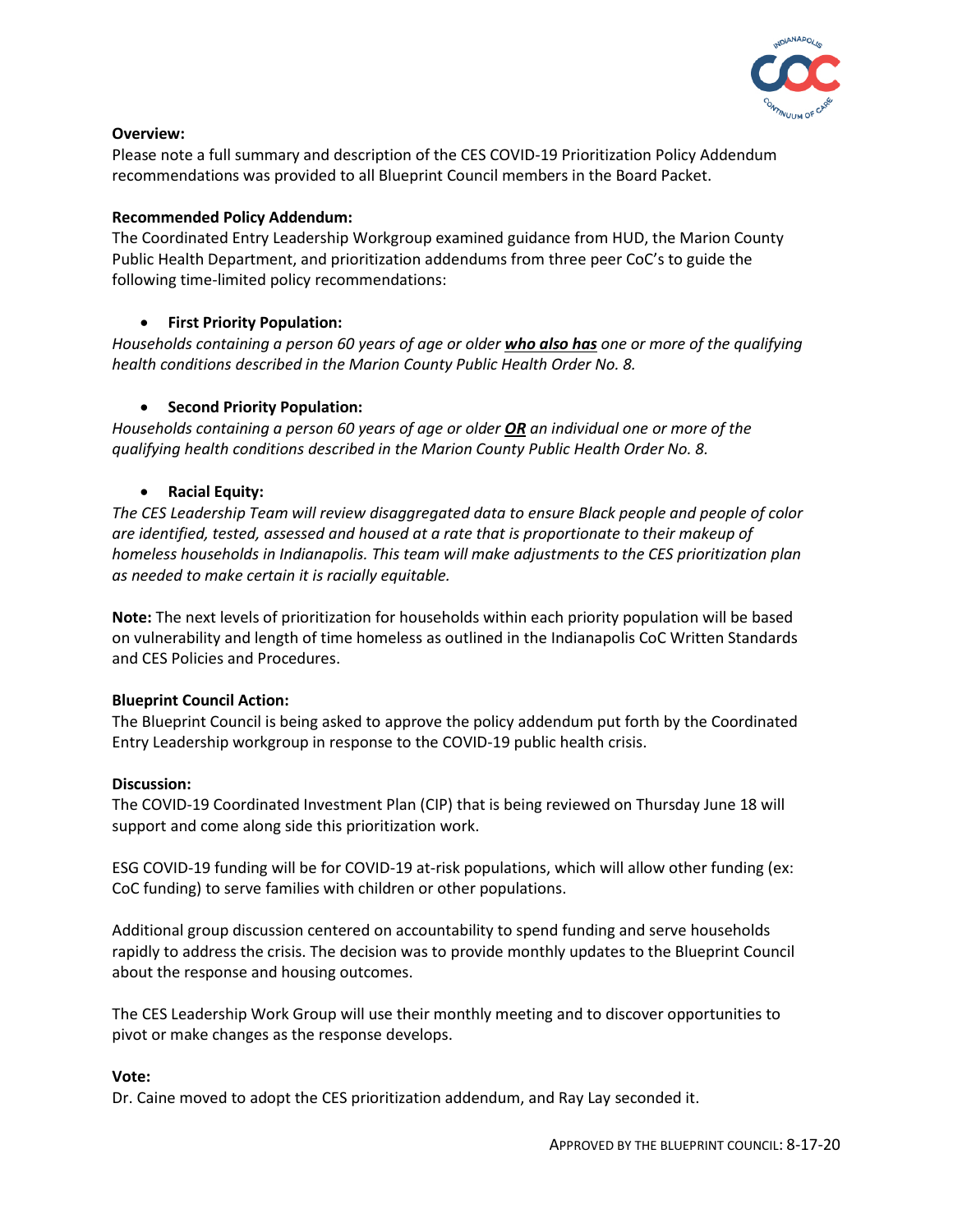

The vote was taken, and approval was unanimous.

# **Action item 3: Homeless Management Information System (HMIS) Data Quality Plan (Presented by Chelsea Haring-Cozzi).**

## **Overview:**

Please note a full summary and description of the CES COVID-19 Prioritization Policy Addendum recommendations was provided to all Blueprint Council members in the Board Packet.

# **Blueprint Council Action:**

The Blueprint Council is being asked to approve the Data Quality Plan, inclusive of the standard operating procedures and HMIS checklist as supporting materials referenced in the HMIS Data Quality Plan.

### **Discussion:**

The data quality plan is only about improving data quality, and does not take ownership of improving project service delivery that would lead to improved outcomes. The data deep dives are meant to provide more peer support and direction in this area, but this is not a holistic strategy. There was consensus that more direction given to the system on where the issue of performance improvement (as it relates to service delivery) ultimately lies.

# **The action was amended to include language in the Data Quality Plan that if an agency failed to meet data quality standards over time that the Blueprint Council would review the issue.**

Amanda Wilkerson made a motion to approve the Data Quality Plan, with the added language, including the data checklist, and Dr. Cain seconded it.

The Council voted, and it was approved unanimously.

# **Action Item 4: Adoption of the United States Interagency Council on Homelessness (USICH) Definition of Veteran (Presented by Chelsea Haring-Cozzi and Chris Ray, Dept of Veteran Affairs)**

#### **Overview:**

Please note a full summary and description of the CES COVID-19 Prioritization Policy Addendum recommendations was provided to all Blueprint Council members in the Board Packet. Information from USICH is also available here:

*[https://www.usich.gov/resources/uploads/asset\\_library/Criteria\\_and\\_Benchmarks\\_for\\_Ending\\_Vet](https://www.usich.gov/resources/uploads/asset_library/Criteria_and_Benchmarks_for_Ending_Veteran_Homelessness_%20June_2019_Update.pdf) [eran\\_Homelessness\\_ June\\_2019\\_Update.pdf](https://www.usich.gov/resources/uploads/asset_library/Criteria_and_Benchmarks_for_Ending_Veteran_Homelessness_%20June_2019_Update.pdf)*

#### **Blueprint Council Action:**

The Blueprint Council is being asked to approve the adoption of the USICH definition of veteran for purposes of aligning the definition with the USICH criteria and benchmarks for measuring and assessing progress on ending veterans homelessness.

# **Discussion:**

The importance of this definition is more about how we are measuring progress to address veteran homelessness, and whether we are being efficient or effective.